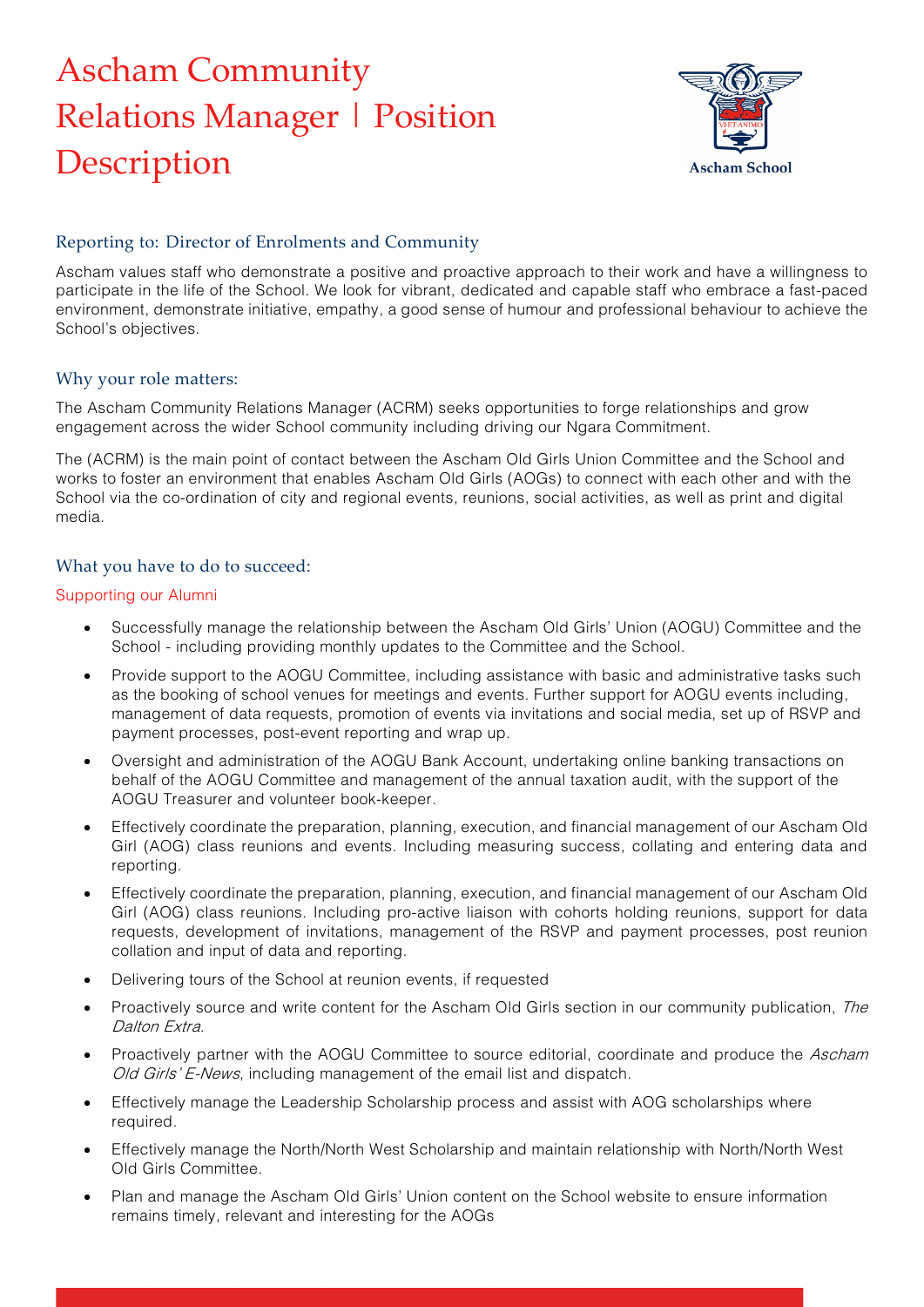- Strategically plan and manage AOG social media channels and digital communications with the support of the Communications team.
- Ensure the AOG data is maintained appropriately with the assistance from the Enrolments and Community Administrator.

### Growing Community Engagement

- Proactively seek opportunities to increase community engagement and participation
- Proactively liaise and manage relationships with all stakeholders (including vendors) in relation to community activities.
- Effectively undertake the planning and management of community-wide events including sourcing presenters and speakers, developing and implementing robust communication plans, managing the RSVPs and payment processes.
- Ensure all engagement activities are measured and data is collated and entered into our database for reporting
- Manage the Ascham Alumni Internship Program

#### Ngara Commitment

- Oversee our Ngara Commitment across the community
- Liaising with the Ngara Council and Ngara Committee to align our approach across our stakeholder groups.
- Support the Ngara Committee in delivering the events throughout National Reconciliation Week
- Developing and nurturing relationships with our First Nation staff, students, families and external partner organisations.

#### **General**

- Use professional judgement to solve or escalate problems when there are no clear methods or procedures in place for doing so, including resolving day-to-day issues to ensure the Director of Enrolments and Community workflow operates smoothly.
- Deliver specific objectives as agreed with the Director of Enrolments and Community to achieve the values, goals and strategies of the School.
- Ensure compliance with the School's Code of Conduct and all other internal policies and procedures.

#### What do you need to succeed?

- Demonstrated excellence in verbal and written communication with the ability to communicate effectively and inclusively with a wide range of people across all Ascham's stakeholder groups - including an ability to write informative reports and engaging news articles.
- Exceptional interpersonal skills and commitment to positive and professional relationships with all stakeholders
- Proven ability to handle financial transactions such as receipt of monies, banking, and reconciliation, as well as budgeting.
- Advanced levels of computer literacy and Microsoft Office 365 applications (SharePoint, Teams, Word, Excel, PowerPoint, Outlook etc).
- Proven advanced data entry, data reporting and managing Humanitix ticketing platform.
- Proven experience in event management
- Proven experience in developing Communication Plans for print, digital and social media channels
- Well-developed time management and organisational skills with the ability to work proactively, autonomously and successfully deliver to deadlines
- A team player and a can-do attitude
- Proven ability to influence others in a diplomatic and discreet manner.